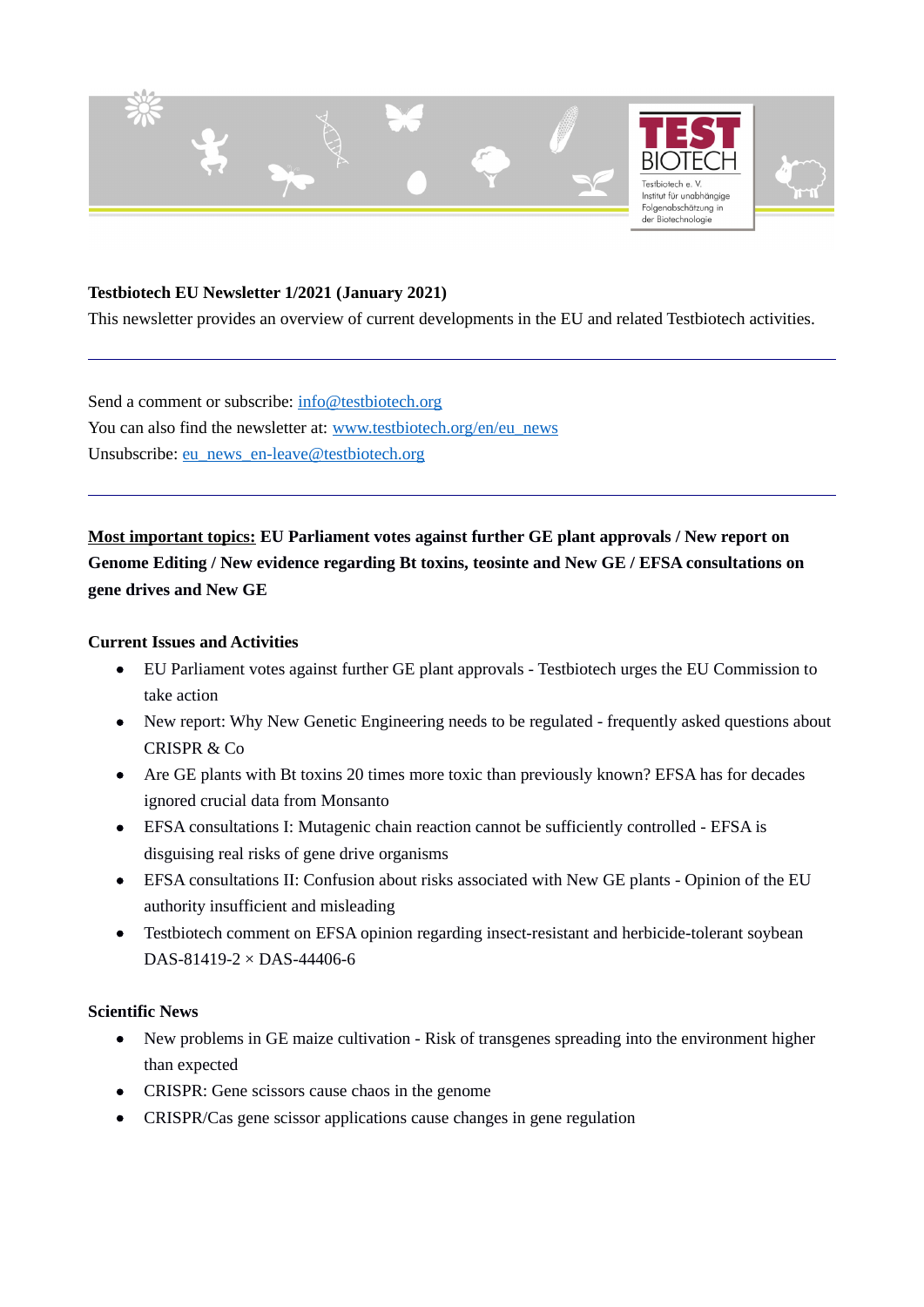### **News from EFSA**

 Evaluation of existing guidelines for their adequacy for the microbial characterisation and environmental risk assessment of microorganisms obtained through synthetic biology

### **Current Issues and Activities**

## **EU Parliament votes against further approvals of GE plants - Testbiotech urges the EU Commission to take action**

On 17 December, the EU Parliament adopted by a large majority several resolutions proposed by the Greens/EFA Group against further EU market approvals of genetically engineered plants. Five applications were filed by Bayer (Monsanto) and Syngenta for maize and soybeans that are resistant to herbicides and/or produce insecticides.

The EU Parliament has adopted more than 50 resolutions since December 2015 against new import approvals for GE plants. However, these votes are not binding for the EU Commission, which approved all of these GE plants for import. According to Testbiotech, the renewed strong evidence for huge gaps in EFSA risk assessment cannot be ignored in upcoming decision-making.

<https://www.testbiotech.org/en/news/eu-parliament-votes-against-further-approvals-ge-plants>

The Environmental Committee of the EU parliament had already adopted the resolutions two weeks before the vote: <https://www.testbiotech.org/en/news/eu-close-approving-new-ge-plants>

# **New report: Why New Genetic Engineering needs to be regulated - frequently asked questions about CRISPR & Co**

In October, Testbiotech published a new report on New Genetic Engineering (New GE) that shows why these techniques need to be strictly regulated. New GE - or 'genome editing' - opens up new possibilities which go way beyond conventional breeding and previous methods of genetic engineering. One of the most important tools in this scenario are CRISPR/Cas gene scissors (nuclease). In contrast to chemical or physical mutagens used in conventional breeding, tools such as CRISPR/Cas can directly interact with biological mechanisms in the cells.

<https://www.testbiotech.org/en/news/why-new-genetic-engineering-needs-be-regulated>

# **Are GE plants with Bt toxins 20 times more toxic than previously known? EFSA has for decades ignored crucial data from Monsanto**

Data from Monsanto revealed that Bt proteins expressed in genetically engineered (GE) plants are significantly more toxic than natural Bt toxins. It is more than 30 years since, in 1990, Monsanto data first showed that if mixed with plant material from, e.g. soybeans, cotton and maize, toxicity could be up to 20 times higher. This is due to enzymes naturally present in the tissues of many crop plants. These findings were never taken into account by the European Food Safety Authority (EFSA). It seems as if EFSA simply overlooked the relevant publications. EFSA routinely accepts tests with isolated Bt proteins produced by bacteria to assess the risks of GE plants.

<https://www.testbiotech.org/en/press-release/are-ge-plants-bt-toxins-20-times-more-toxic-previously-known>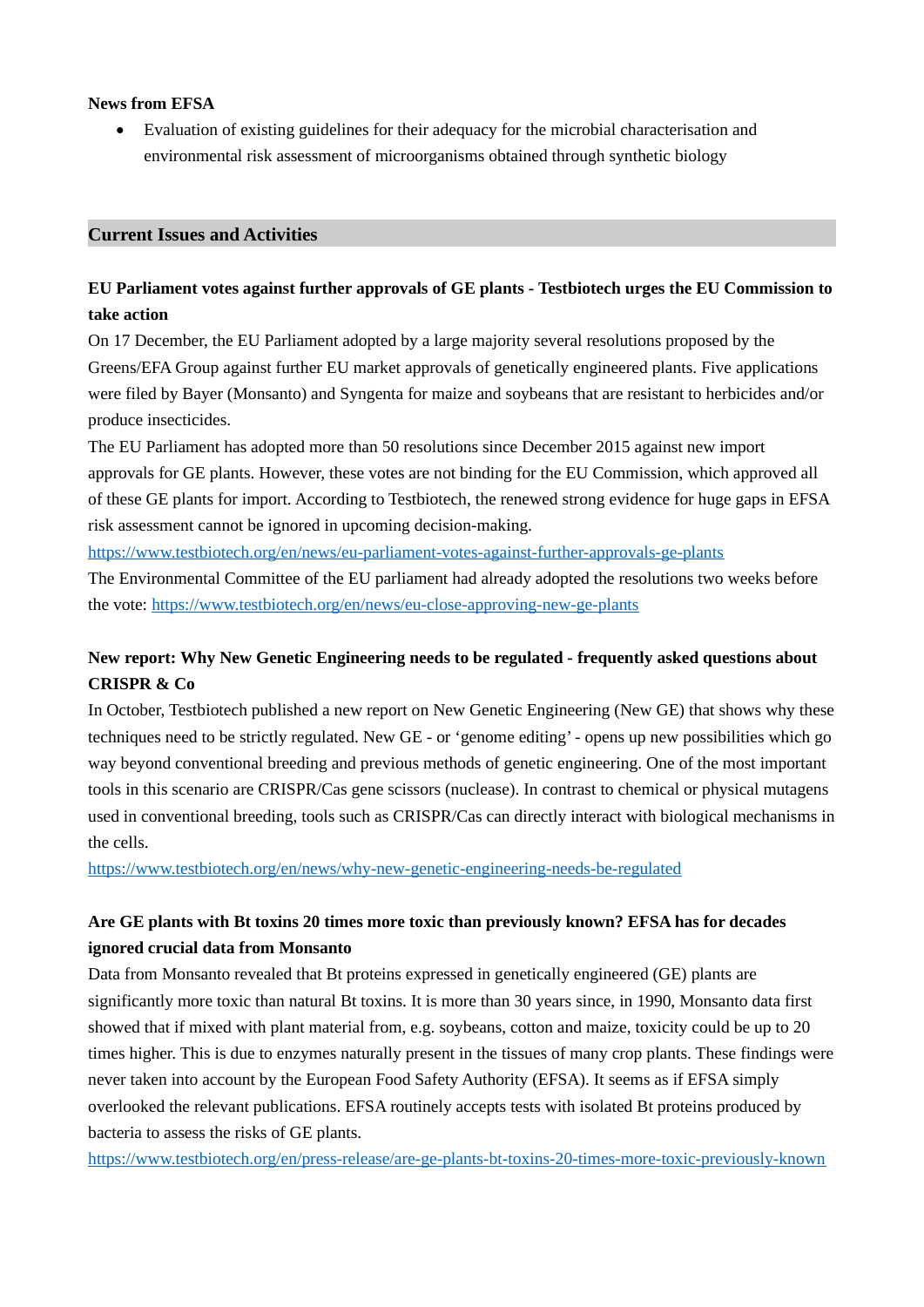## **EFSA consultations I: Mutagenic chain reaction cannot be sufficiently controlled - EFSA is disguising real risks of gene drive organisms**

The European Food Safety Authority (EFSA) has published the results of its public consultation on the risks of so-called gene drive organisms. Testbiotech is accusing the authority of disguising the real dimension of the risks. According to Testbiotech, EFSA refers to publications to describe these problems but fails to present the relevant findings correctly. Rather, EFSA compares gene drives to other methods, such as releases of sterile insects, which are not related to the mechanisms of a mutagenic chain reaction. Such comparisons are misleading and may cause the real risks to be underestimated.

Gene drives are designed to spread artificial genetic constructs throughout populations of wild species much faster than would be expected naturally. Currently, gene drives are being developed with the aid of tools such as the CRISPR/Cas gene scissors. There are plans, e.g. to apply gene drives in insects (flies and mosquitoes) or rodents (rats or mice). The aim is to replace or eradicate natural populations. Once started the process cannot be controlled effectively or reliably. The damage to humans, the environment and nature could be severe.

<https://www.testbiotech.org/en/news/mutagenic-chain-reaction-cannot-be-sufficiently-controlled> EFSA opinion:<https://efsa.onlinelibrary.wiley.com/doi/10.2903/j.efsa.2020.6297> Outcome of the public consultation: <https://efsa.onlinelibrary.wiley.com/doi/10.2903/sp.efsa.2020.EN-1939>

# **EFSA consultations II: Confusion about risks associated with New GE plants - Opinion of the EU authority insufficient and misleading**

Testbiotech is extremely critical of a recent European Food Safety Agency (EFSA) opinion on the risks associated with plants derived from new genetic engineering (New GE). It considers the EFSA report on CRISPR & Co to be both inadequate and misleading on the protection of health and the environment. In its opinion, EFSA claims that applications of gene scissors, such as CRISPR/Cas in plants, do not pose any specific risks as long as no additional genes are inserted. At the same time, EFSA agrees with Testbiotech that New GE opens up the way to new genetic combinations since it makes the whole genome accessible for changes caused, for example, by targeting several genes at once.

The EFSA opinion relates to techniques known as SDN-1 and SDN-2 (site-directed nucleases). These allow the genetic engineering of plants using gene scissors such as CRISPR/Cas without inserting additional genes. <https://www.testbiotech.org/en/news/efsa-confusion-about-risks-associated-new-ge-plants>

EFSA opinion:<https://efsa.onlinelibrary.wiley.com/doi/10.2903/j.efsa.2020.6299> Outcome of the public consultation: <https://efsa.onlinelibrary.wiley.com/doi/10.2903/sp.efsa.2020.EN-1972>

# **Testbiotech comment on EFSA opinion regarding insect‐resistant and herbicide‐tolerant soybean DAS-81419-2 × DAS-44406-6**

In December, Testbiotech published a comment regarding EFSA's opinion on soybean DAS-81419-2 × DAS-44406-6 by Dow Agrosciences. The soybean is resistant to glyphosate, 2,4-D and glufosinate ammonium. Further, it produces Bt toxins Cry1F and Cry1Ac. According to Testbiotech, the data presented are insufficient to demonstrate safety.

[https://www.testbiotech.org/content/testbiotech-comment-efsa-opinion-soybean-DAS-81419-2\\_DAS-44406-](https://www.testbiotech.org/content/testbiotech-comment-efsa-opinion-soybean-DAS-81419-2_DAS-44406-6) [6](https://www.testbiotech.org/content/testbiotech-comment-efsa-opinion-soybean-DAS-81419-2_DAS-44406-6)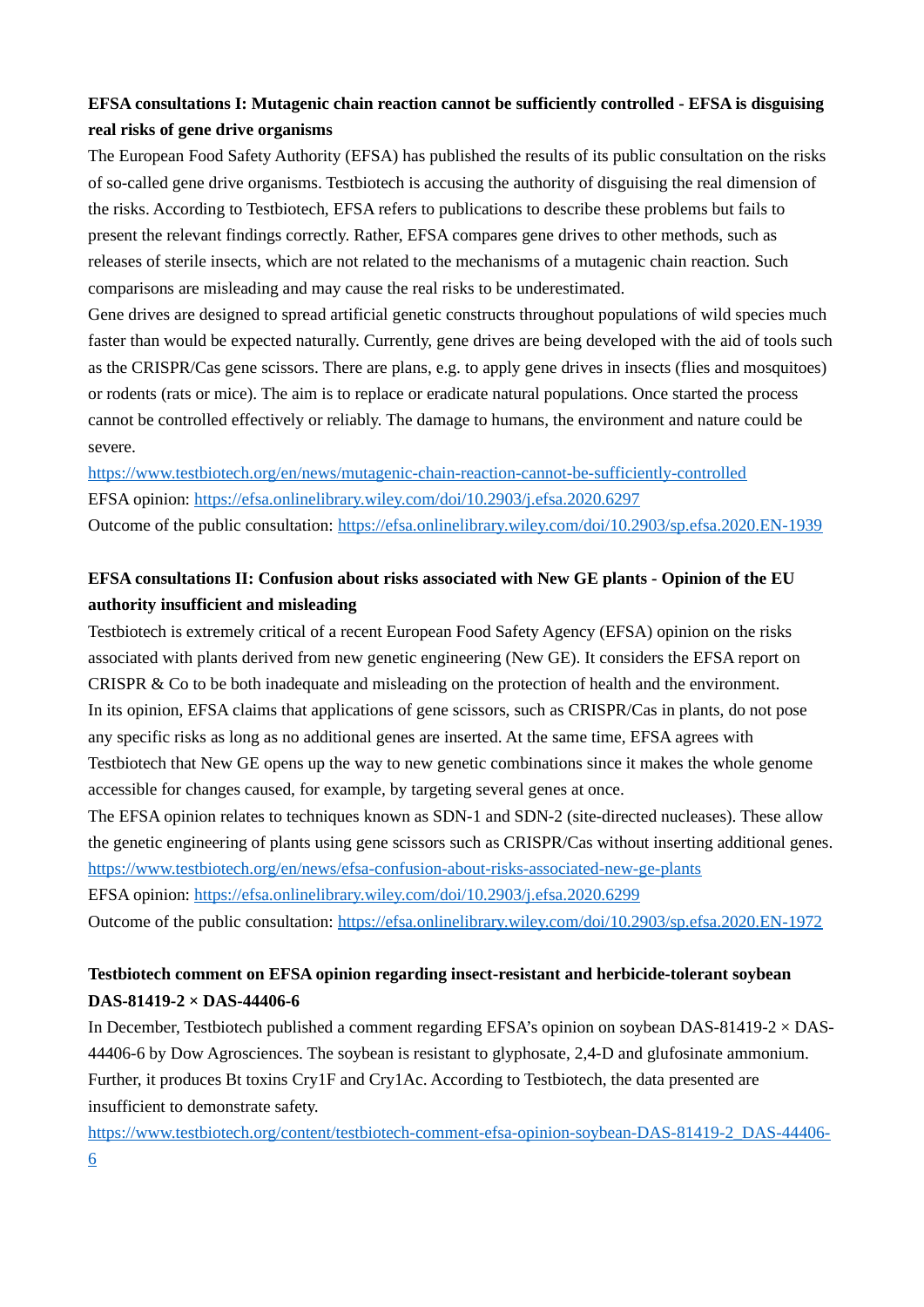#### **Scientific News**

## **New problems in GE maize cultivation - Risk of transgenes spreading into the environment higher than expected**

Even though the insecticidal genetically engineered (GE) maize MON810 is controversial in Europe, it has been grown in Spain for about twenty years. However, the cultivation of the transgenic plants is now facing new problems: recent research shows that a weedy plant, teosinte, has changed its biological characteristics in ways that will facilitate further genetic exchange with maize plants. Therefore, the likelihood of hybridisation with the GE maize has strongly increased. As a result, a new super-weed might emerge. Teosinte originated in Latin America and is the wild ancestor of maize; for several years it has been found growing in maize fields in Spain and France. Up until now, the risk of these plants crossing with European maize varieties was considered to be moderate. However, as a recent peer-reviewed publication shows, the teosinte plants have already crossed with European maize varieties and acquired biological traits which will facilitate further gene flow from maize. Therefore, the scientists involved have explicitly warned that the risk of the plants becoming invasive should not be underestimated.

<https://www.testbiotech.org/en/news/new-problems-ge-maize-cultivation> Publication: <https://doi.org/10.1073/pnas.2006633117>

#### **CRISPR: Gene scissors cause chaos in the genome**

A new publication has described experiments using CRISPR/Cas9 gene scissors on human embryos. The aim of the experiments conducted in the US was to correct a mutated DNA sequence that causes a genetic disorder. This disorder can result in blindness (*Retinitis pigmentosa*). The gene scissors were supposed to cut the faulty gene sequence – and the expectation was that the fault in the genome would then be corrected via cell repair mechanisms. This aim was not accomplished. Instead, either large parts or the whole of chromosome 6, where the gene is located, were lost. In addition, there were further unintended mutations in the target gene sequence.

<https://www.testbiotech.org/en/news/crispr-gene-scissors-cause-chaos-genome> Publication: <https://doi.org/10.1016/j.cell.2020.10.025>

#### **CRISPR/Cas gene scissor applications cause changes in gene regulation**

A new scientific publication shows that CRISPR/Cas gene scissor applications in animals unintentionally leave traces. The findings are not related to unintended changes in the DNA, which have often been described, but to gene regulation, i.e. epigenetics. The effects are heritable and may, for example, result in disruption of embryonic development. The new scientific publication describes CRISPR/Cas experiments with mice in which their DNA is cut and additional genetic information inserted. Besides intended changes in DNA in the target region, the findings also showed unintended changes in so-called epigenetic markers that control gene regulation. The effects were heritable and could still be identified after ten generations. According to the authors, the effects can also be used to identify CRISPR/Cas gene scissor applications. <https://www.testbiotech.org/en/news/new-ge-unintentionally-leaves-traces-cells> Publication: <https://doi.org/10.1186/s12864-020-07233-2>